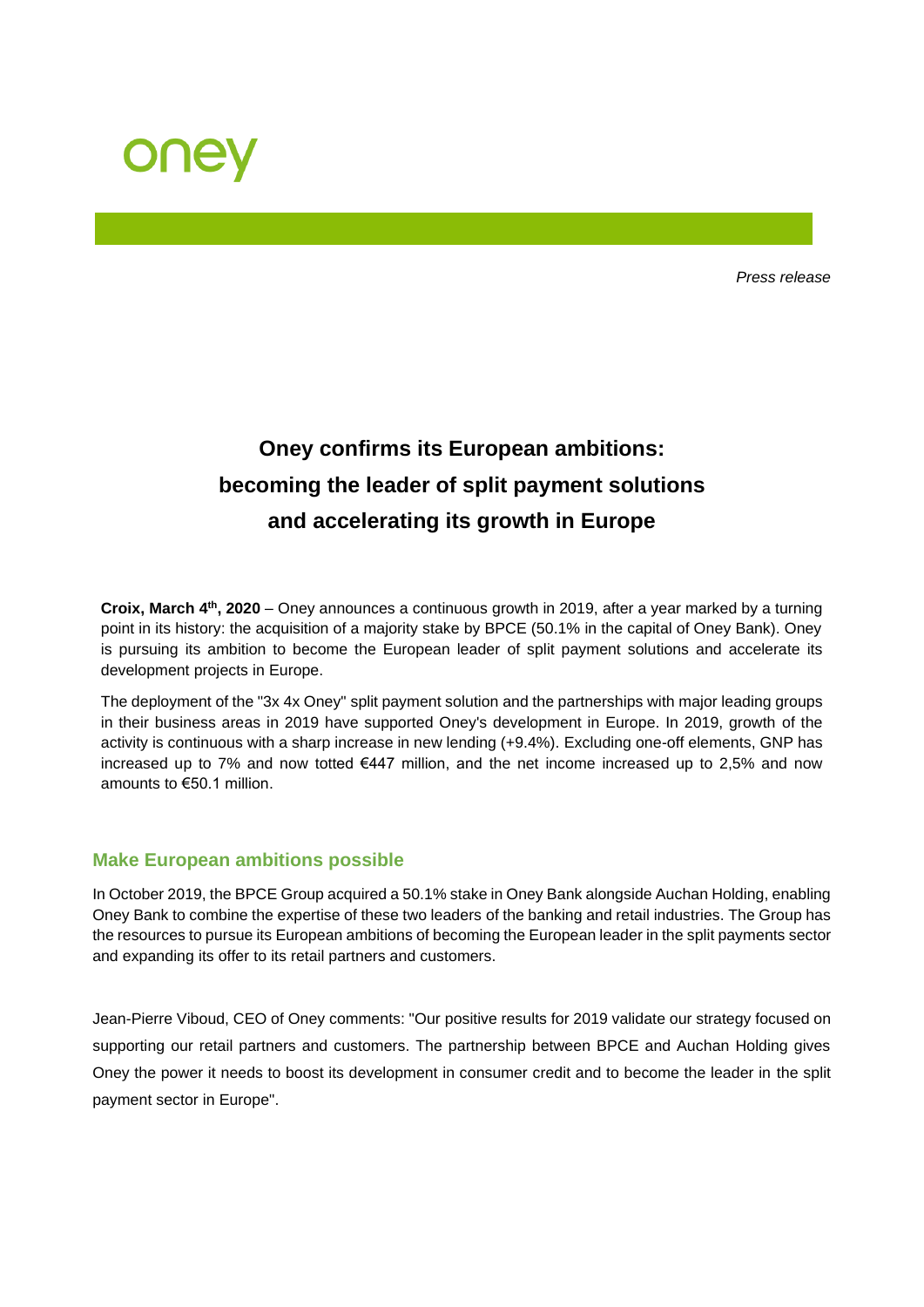## **The growth of split payment in Europe**

Available both in stores and online, the "3x 4x Oney" solution is omnichannel. With the aim of becoming the European leader of the split payment, Oney has extended its solution to include a wider range of partners. Furthermore, Oney has worked to facilitate the customer journey in all countries where this solution is provided:

- **In France, the development of the "3x 4x" solution has become increasingly popular:** in-store and online, and in new sectors (school and linguistic trips, sports...). Among the partnerships signed in 2019 are some of the leading brands in their markets: Intersport (in more than 400 stores), Atol, Air France, Audika, Last minute, Made.
- **In Spain, Oney has joined forces with FNAC, the local e-commerce leader in the electronics sector, and with Decathlon,** which offers "3x 4x Oney" in all its stores (more than 150) and on its e-commerce site, with 3, 4, 6 or 10 payment options. Oney has also signed a strategic partnership with Domina Farma, which enables the "3x 4x" offer to appear exclusively on a platform created for the Official College of Pharmacists in Madrid.
- **In Italy, Oney has signed a contract with ePRICE,** a major player in Italian e-commerce, whose site references more than 4 million high-tech products and household appliances. Thus, making Oney the first player in Italy to offer "3x 4x" split payment offer, by credit card and through a 100% digital customer experience.
- **In Belgium, Oney has entered into a partnership with Midas and Intersport to introduce its split payment solution in their store networks.** Customers of both brands now benefit from a fully simplified and digital purchasing and financing process via smartphone.
- **In Portugal, Oney continued to roll out its "3x 4x" offer** with three major brands: **Phone House, Gaming Replay and La Redoute.**

In parallel, to boost its development, Oney has joined forces with Payment Service Providers (PSPs) to simplify access to split payment solutions:

- Thanks to its partnership with **Adyen**, Oney offers a turnkey solution for split payment online. This innovation is an additional lever to differentiate Oney's offer in the development of "3x 4x";
- Thanks to an agreement with **PayPlug**, split payment is now available for merchants that are followed by PayPlug. This payment facility has been enthusiastically welcomed by SMEs/retailers using the solution, previously unable to meet the growing demand for this type of service in the shopping journey.

#### **Making the customer journey ever more seamless**

**In France, Oney has taken a further step forward by launching a long-term credit solution, with the possibility of an online payment split up to 60 times.** This solution enhances the range of services offered to e-merchants and meets customers' expectations, giving them ever greater freedom in carrying out their projects. Travel, accommodation, personal equipment, leisure... All sectors and all players in the retail industry are involved. After several months of trials in different sectors with several e-merchants **(Samsung.com, Alltricks, Mister Carpentry),** the long-term credit solution offered by Oney will be made available more widely on the websites of our partner brands.